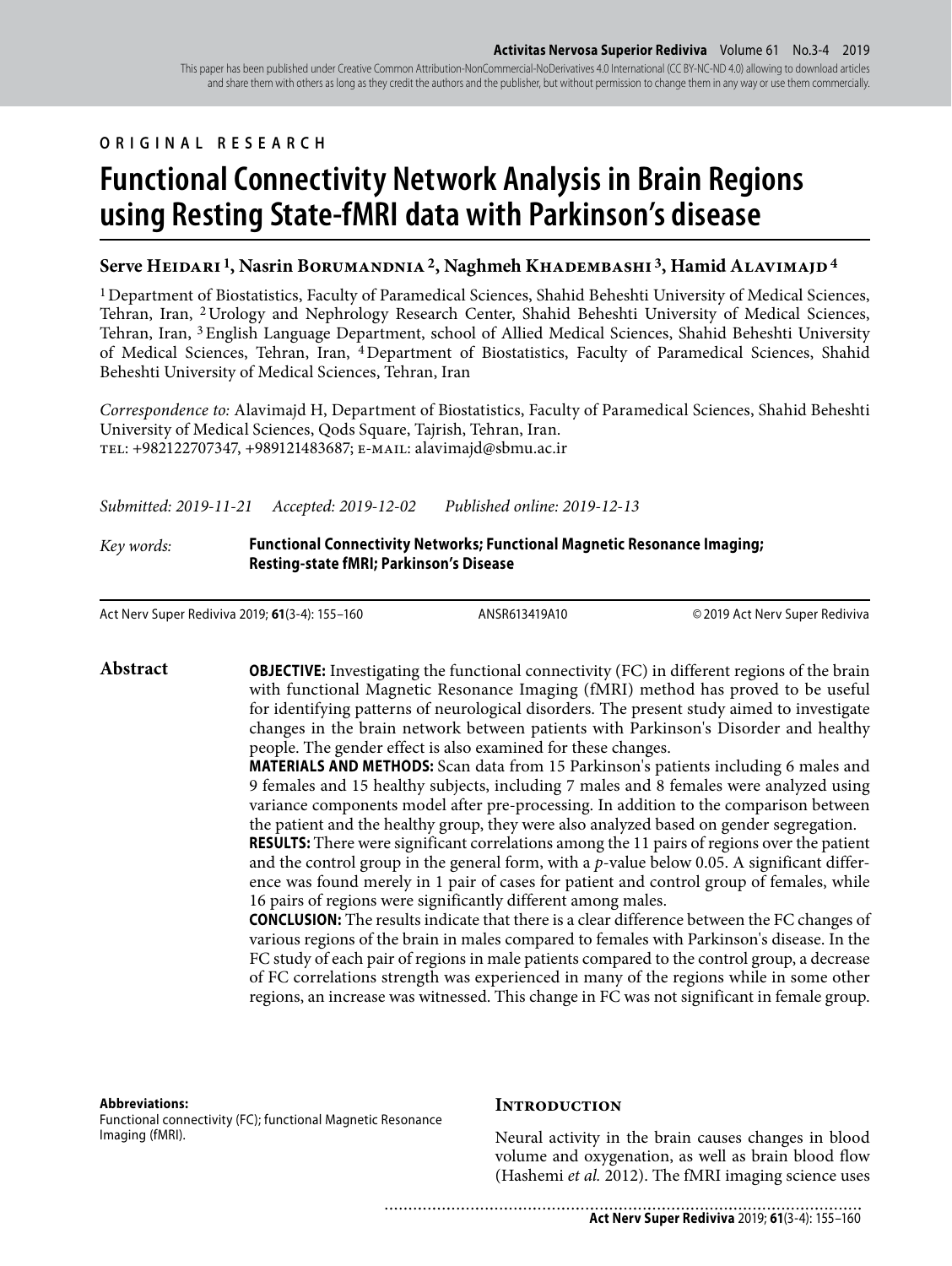sensitive techniques for such changes, such as the use of visual paradigms and motor stimuli in a non-invasive state, without the need to inject a radioisotope or other drug agents to image and produce tomographic maps of activity the human brain deals (Wolbarst & Hendee 2006). Imaging in the case where the person is immobile on the scanner and no stimulus is applied to him is also one of the methods of imaging fMRI, first described by Biswal *et al.* (1995). In recent years, this kind of imaging and its data have been considered as a baseline or control in the understanding of more complex neural systems (Lv *et al.* 2018). Based on resting imaging studies to date, various methods including the use of general linear regression model (Friston *et al.* 1994), independent component analysis (McKeown *et al.* 1998), mixture modeling (Hartvig & Jensen 2000), autoregressive spatial models (Smith *et al.* 2004) and Bayesian approaches have been present (Luo & Puthusserypady 2007). One of the issues discussed in the fMRI reviews is the subject of investigating the functional connectivity which examines the time correlations instead of examining anatomical correlations in the course of physiological neural activity between the two brain sites (Friston et al 1993). Since the FC in different brain regions, even during rest periods are dynamic (which changes over time), challenges in interpreting the information provided to researchers, making computations and statistical estimates have become more difficult and complex (Fox *et al.* 2005). So far, many studies have been conducted to investigate various neurological diseases, including Alzheimer's disease, Parkinson's disease, sleep disturbances, reading disorder, underestimation and prophylaxis, stuttering, etc., using rs-fMRI data, and there are many ways to deal with and solve the computational problems ahead. For example, Fuqing Zhou *et al.* in a study using voxel-mirrored homotopic connectivity (VMHC), investigated FC in patients with chronic sleep disorder (Zhou *et al.* 2018). Yang *et al.* showed the relationship between cerebellar-cortical and basal ganglia-thalamocortical networks in patients with growing stomach upset through Seed-to-voxel analysis (Yang *et al.* 2016). A study by Rui Li *et al.* was conducted using an independent component analysis and Bayesian network to examine FC in patients with Alzheimer's disease (Li *et al.* 2013). The model of variance components by Fiecas *et al.* was used to investigate the FC between resting state data between two groups including people with Dyslexia disease and healthy people (control), since time correlation between BOLD signals and heterogeneity between individuals as two components of the error in the model, compared with other studies gives more accurate statistical inference, and has a higher statistical power in terms of similar methods (Fiecas *et al.* 2017). In this paper, following the studies carried out by Fiecas *et al.* and using the variance components model of similarity or non-similarity of functional dynamic connectivity, networks in the resting state between patients with Parkinson's disease

and healthy subjects is compared. Parkinson's disease (shaking palsy) was first identified by Dr. James Parkinson in 1817(Ahmadou *et al.* 2019; Parkinson 1817). This disease, after the Alzheimer's disease is the second most commonly diagnosed neurological disorder associated with age in the world, with about 7 to 10 million people worldwide suffering from it; its relative risk in males is reported to be about 1.5 times higher than in females (Elbaz *et al.* 2002). Although the incidence of this disease and newly diagnosed cases increases with age, about 4% of people are diagnosed before the age of 50. The disease has a tremendous clinical impact on patients, their families, and their caregivers, and will reduce the quality of life to a great extent (Hanamsagar & Bilbo 2016).

#### **Materials and methods**

# *Statistical Inference Based on Variance*

# *Two-Components Model*

To examine the strength of gender-specific relationship between Parkinson's disease and healthy subjects in different brain regions, variance components model was used in the following sequence: once for all subjects, once for healthy and diseased female separately and once for the healthy and diseased male separately. For the N individual sample, consider a network of p's region of interest (ROI). In order to examine the functional connectivity, at first the simple correlations between the time series of each ROI is calculated. For each person, the number of pairwise correlations calculated between the regions is equal to  $q = (\frac{p}{2})$  and a network consists of N vector of q variables, which calculates each vector of pairwise correlations for each individual.

 $Y=(r_{11},...,r_{q1},r_{12},...,r_{q2},r_{1N},...,r_{qN})$  shows the vector of the correlation coefficients for each individual which in which  $r_{ii}$  is defined as the  $i_{th}$  correlation factor in the j-th individual. The model consists of two components of the error, in which the first error term is ε with the mean vector 0 and the covariance matrix  $\Sigma$  which, in fact is calculating the temporal autocorrelation of the time series of each pair of ROIs in each person. Furthermore, the second error phrase,  $\psi$ , with the mean vector 0 and the covariance matrix Ψ, controls heterogeneity between individuals. The model is defined as follows:

#### $Y = X\beta + \varepsilon + \psi$

In the referenced article, it also determines how the parameters are estimated in detail (Fiecas *et al.* 2017).

#### *Database*

The data used in this study was resting imaging of 15 patients with Parkinson's disease and 15 healthy controls. The patient group included 6 males and 9 females, and the control group included 7 males and 8 females. The model once in general and once by gender, examines the strength of the FC in the areas between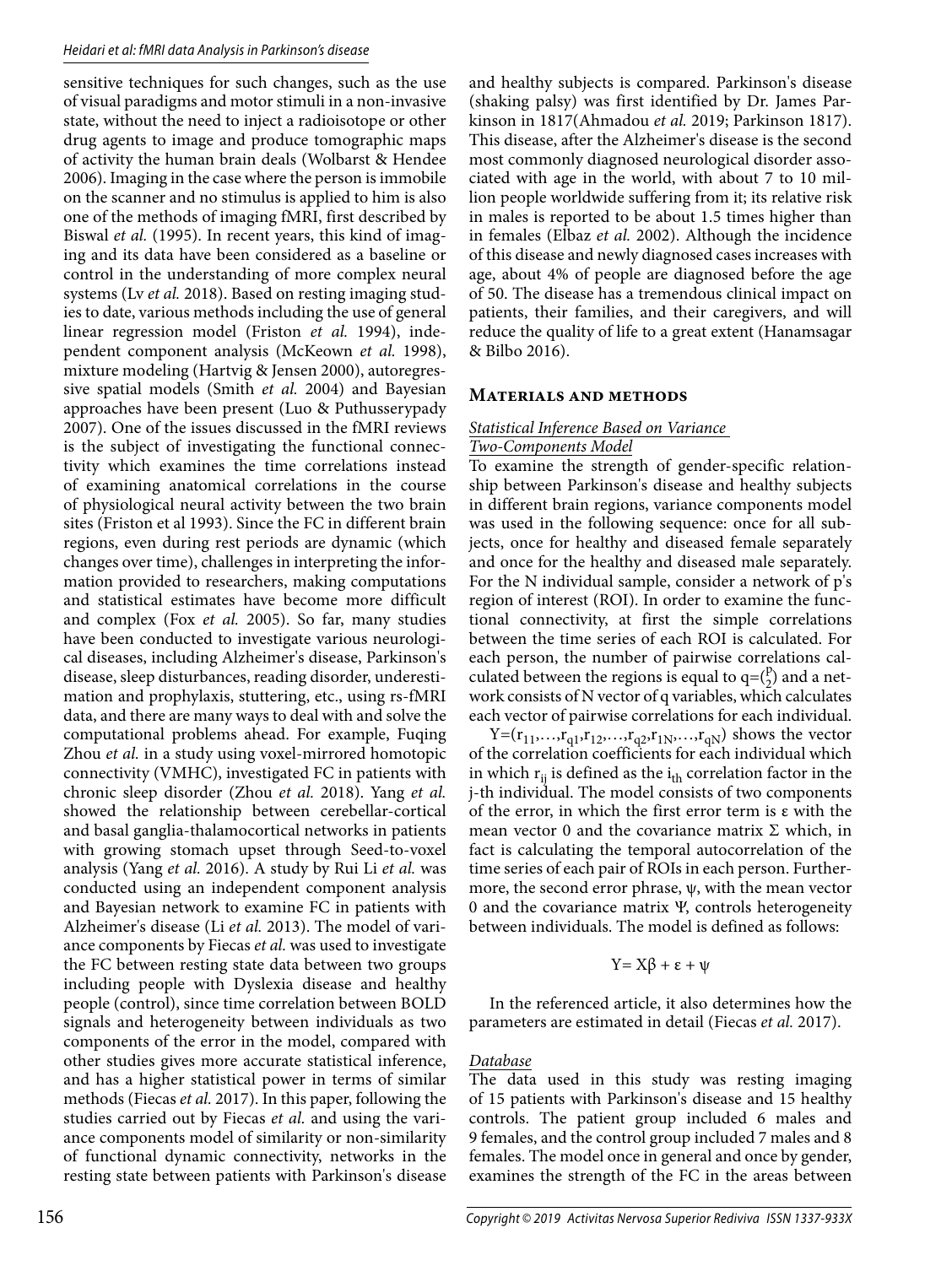the patient and the control group. The data has been downloaded from the open fMRI databases with the accession number ds000245. The total time of scan for the T1-weighted is 349 seconds and the number of scans done per person is 198. Scans of resting state fMRI (8 minutes, closed eyes) are obtained. (TR = 2.5 seconds,  $TE = 30$  ms, 39 cross sections with a gap of 0.5-1 mm and a thickness of 3 mm,  $FOV = 192$  mm,  $64 \times 64$  dimensional matrix, flip angle =  $80^\circ$ ). MRI scan is done. The pre-processing of data was done using MATLAB software and the spm12 toolbox and out of 198 scans for each sample person, the first five scans were eliminated to correct the initial imbalance. For each person, 193 functional rest scans were first realigned for the average functional image. Then, the structural images of the samples were co-registered. Images were then normalized with voxel resolution of 2\*2\*2 *mm3* and using an 8mm FWHM Gaussian Filter, a smoothing step was performed. Moreover, using the toolbox of WRU Pickatlas and TDlobes of HUMAN ATLAS, 12 (ROIs) were selected and the time series of each ROI was extracted by averaging the series of its voxels. The pairwise correlation between the time series of all ROIs was computed afterwards, which included a total of 66 pairs. ROIs and their numbers are shown in Table 1.

# **Results**

The matrix of correlation coefficients for all individuals by group separation is shown in (Fig. 1-3), which shows that this correlation is once in general (Fig. 1),



**Tab. 1.** ROIs and their numberset

| <b>Number</b>           | <b>Region of interest</b> |
|-------------------------|---------------------------|
| 1                       | Cerebellum Anterior Lobe  |
| $\overline{2}$          | Cerebellum Posterior Lobe |
| $\overline{\mathbf{3}}$ | <b>Frontal Lobe</b>       |
| $\overline{4}$          | Frontal-Temporal Space    |
| 5                       | Limbic Lobe               |
| 6                       | Medulla                   |
| $\overline{7}$          | Midbrain                  |
| 8                       | Occipital Lobe            |
| 9                       | Parietal Lobe             |
| 10                      | Pons                      |
| 11                      | Sub-lobar                 |
| 12                      | <b>Temporal Lobe</b>      |

once for female in two groups (Fig. 2) and once for Male are examined in two groups (Fig. 3) which, according to the figures, both in general and in isolation from both male and female, all correlations are positive and close to one. The variance component model can also be used to investigate the similarity of FC networks with resting data for Parkinson's patients and healthy people. FC was considered between each pair of ROIs in this study. The results are shown once in general (Fig. 4) and once in a gender breakdown (Figure 5-6). With  $q = 66$ 



**Fig. 1.** The correlation matrix averaged across all subjects within each of the two groups. The upper triangle is the correlation matrix for the Parkinson group, and the lower triangle is the correlation matrix for the control group.



**Fig. 2.** The correlation matrix averaged across female subjects within each of the two groups. The upper triangle is the correlation matrix for the Parkinson group, and the lower triangle is the correlation matrix for the control group.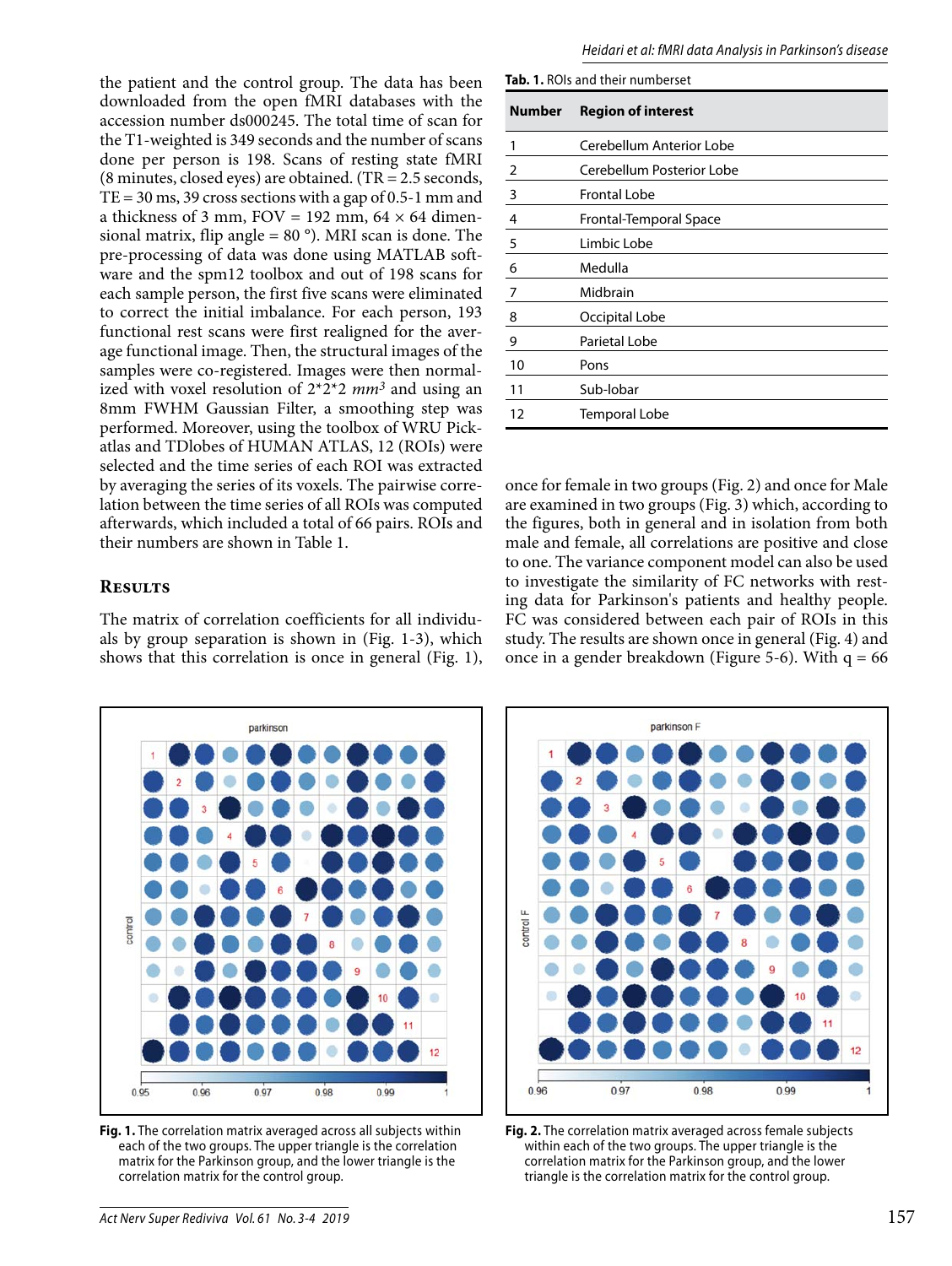

**Fig. 3.** The correlation matrix averaged across male subjects within each of the two groups. The upper triangle is the correlation matrix for the Parkinson group, and the lower triangle is the correlation matrix for the control group.

pairs of ROI in each of the three comparisons, the test at α level with αε (0.1) and in this paper  $\alpha$  = 0.05 shows that in general, 11 pairs of areas with *p*-value below 0.05 have a significant difference which was reduced in 10 pairs of these areas and in one pair, small increase in FC for the Parkinson's group. These areas are as follows:

ROIs 1 and 2 (*p*-value=0.023, difference of - 0.221), ROIs 3 and 5 (*p*-value=0.047, difference of -0.340), ROIs 4 and 5 (*p*-value=0.024, difference of - 0.090), ROIs 1 and 8 (*p*-value=0.031, difference of- 0.057), ROIs 3 and 8 (*p*-value = 0.024, difference of -0.195), ROIs 4 and 8 ( $p$ -value = 0.03, difference of -w 0.220), ROIs 1 and 9 (*p*-value = 0.011, difference of 0.047), ROIs 3 and 9 ( $p$ -value = 0.015, difference of -0.185), ROIs 4 and 9 (*p*-value = 0.018, difference of -0.136), ROIs 6 and 9 ( $p$ -value = 0.032, difference of -0.260), ROIs 7 and 9 (*p*-value = 0.043, difference of- 0.324),

According to Fig. 5, in the comparison of healthy and patient females, at a level of  $\alpha$  =0.05, only one pair of areas (1 and 2) with ( $p$ -value = 0.01, difference -0.322) had a significant difference, with a decrease in FC for the patient group. Nonetheless, compared to healthy male patients (Fig. 6), unlike females, the results were significant in 16 pairs of areas, indicating 12 pairs decrease and 4 pairs increase in FC for the patient group. The results are as follows:

ROIs 2 and 3 ( $p$ -value = 0.031, difference -0.032), ROIs 3 and 5 (*p*-value = 0.028, difference of -0.240),



**Fig. 4.** Upper triangle: The estimated difference in FC between the two groups for each pair of ROIs across all subjects.Lower triangle: The p-value associated with the pairwise tests for no difference in FC between the two groups.

ROIs 4 and 5 (*p*-value = 0.030, difference of 0.410), ROIs 3 and 6 ( $p$ -value = 0.045, difference of 0.072), ROIs 3 and 7 (*p*-value = 0.04, difference of -0.670), ROIs 2 and 8 ( $p$ -value = 0.22, difference of -0.422), ROIs 3 and 8 (*p*-value = 0.013, difference of -0.333), ROIs 4 and 8 ( $p$ -value = 0.014, difference of  $-0.384$ ), ROIs 6 and 8 ( $p$ -value = 0.04, difference of  $-0.797$ ), ROIs 7 and 8 (*p*-value = 0.044, difference of -0.238), ROIs 1 and 9 ( $p$ -value = 0.025, difference of 0.405), ROIs 2 and 9 (*p*-value = 0.012, difference of 0.391), ROIs 3 and 9 (*p*-value = 0.004, difference of -0.276), ROIs 4 and 9 (*p*-value = 0.007, difference of -0.179), ROIs 6 and 9 (*p*-value = 0.018, difference of -0.439), ROIs 7 and 9 ( $p$ -value = 0.24, difference of -0.612),

However, in order to correct the *p*-value, False Discovery Rate (FDR) method was used for multiple comparison (Genovese *et al.* 2002). Therefore, after correction of *p*-value, the differences between FC networks in the patient group and the control as general, as well as by gender were not statistically significant. Nonetheless, as shown in the figures above, *p*-value in the male's group are quite different from female group, showing a much lower percentage, which can be attributed to the effect of gender in Parkinson's disease.

# **Discussion**

This paper looked at the similarity or disparity of FC networks between patients with Parkinson's disease compared to healthy people using the variance com-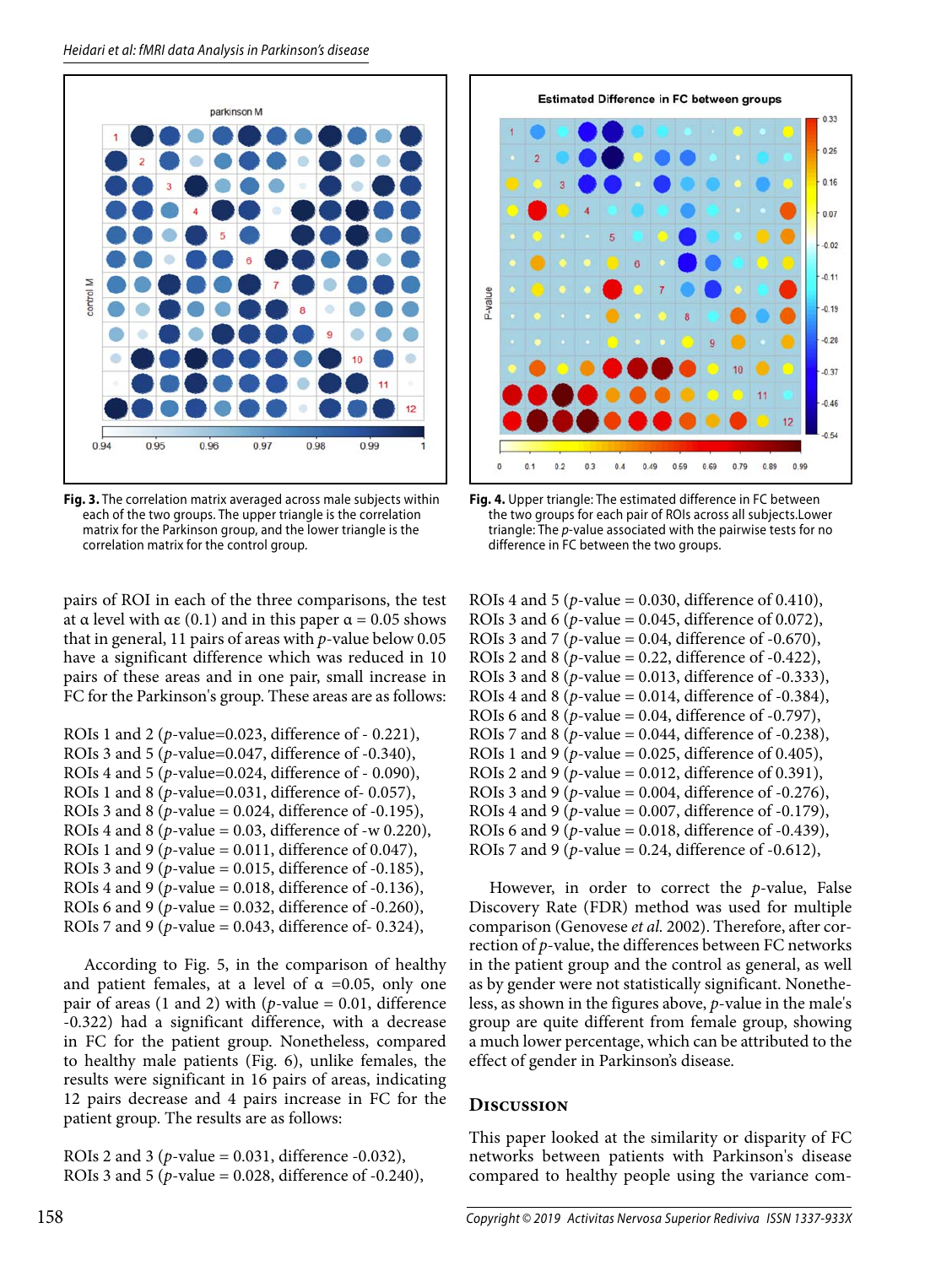

**Fig. 5.** Upper triangle: The estimated difference in FC between the two groups for each pair of ROIs in female subjects. Lower triangle: The p-value associated with the pairwise tests for no difference in FC between the two groups.

ponent model introduced by Fiecas et al in 2017. And since the model controls the temporal autocorrelation and heterogeneity between individuals, the results have a higher statistical power than those of the same tests. Here, in addition to studying the disease in general, the hypothesis was analyzed between the patient group and the control group by gender. The results showed that FC power in 11 pairs of areas had a significant difference between the patient and the control group. In the female group, this difference was observed in one pair of areas, but for males, 16 pairs of areas had a significant difference in terms of FC power between the two groups. However, the results manifested that after the correction of *p*-value by the FDR method, there is no significant difference between FC networks in the patient group and control group either in general or by gender but as noted in the results, *p*-values for males are clearly smaller than females in several pairs of areas. Our results are consistent with the previous studies that have been using meta-analysis methods to examine the differences in the prevalence of Parkinson's disease among males and females, with Parkinson's disease significantly at higher risk for males compared to Females. This is happening for various reasons such as head injury, nerve protection by estrogen, genetic risk factors, and so on (Wooten *et al.* 2004). A study by Hepp D *et al.* in 2017 on patients with visual hallucinating (VH) and Parkinson's disease using resting data on FC networks shows the effect of Parkinson's disease on posterior and paracentral: when combined with visual hallucinating, it may reduce the overall performance



**Fig. 6.** Upper triangle: The estimated difference in FC between the two groups for each pair of ROIs in male subjects. Lower triangle: The p-value associated with the pairwise tests for no difference in FC between the two groups.

of the network (Hepp *et al.* 2017). In 2014, ChunYan Luo *et al.* with resting data and using the voxel-mirrored homotopic connectivity (VMHC) approach, compared the performance of the intergenspheric patient with Parkinson's disease and healthy subjects, and showed that FC between the hematopoietic brain regions in Parkinson's patients are harmed (Luo *et al.* 2015). Liviu Badea *et al.* reviewed resting scans for 27 Parkinson's patients and 16 healthy subjects, with a double-scan for each individual, and found that functional heterogeneity of the disease was a major reason for the lack of repeatability of FC changes in various research studies this disease in resting state (Badea *et al.* 2017). In the paper of Fiecas *et al.* (2017), the results of the comparison of FC between dyslexia patients and healthy subjects are similar to those in this paper. As mentioned above, in the variance component model, two error expressions to control the temporal autocorrelation of the time series and heterogeneity between individuals have been entered, which increases the statistical power, compared to similar methods for multiple comparisons, such as the Hotelling  $T^2$  test and the aSPU test (Fiecas *et al.* 2017).

#### **Conclusion**

An analysis of the FC between genders in the present work is very helpful in understanding the differences within FC networks among patients with Parkinson's disease compared with healthy people because these differences in clinical reviews have reduced the error